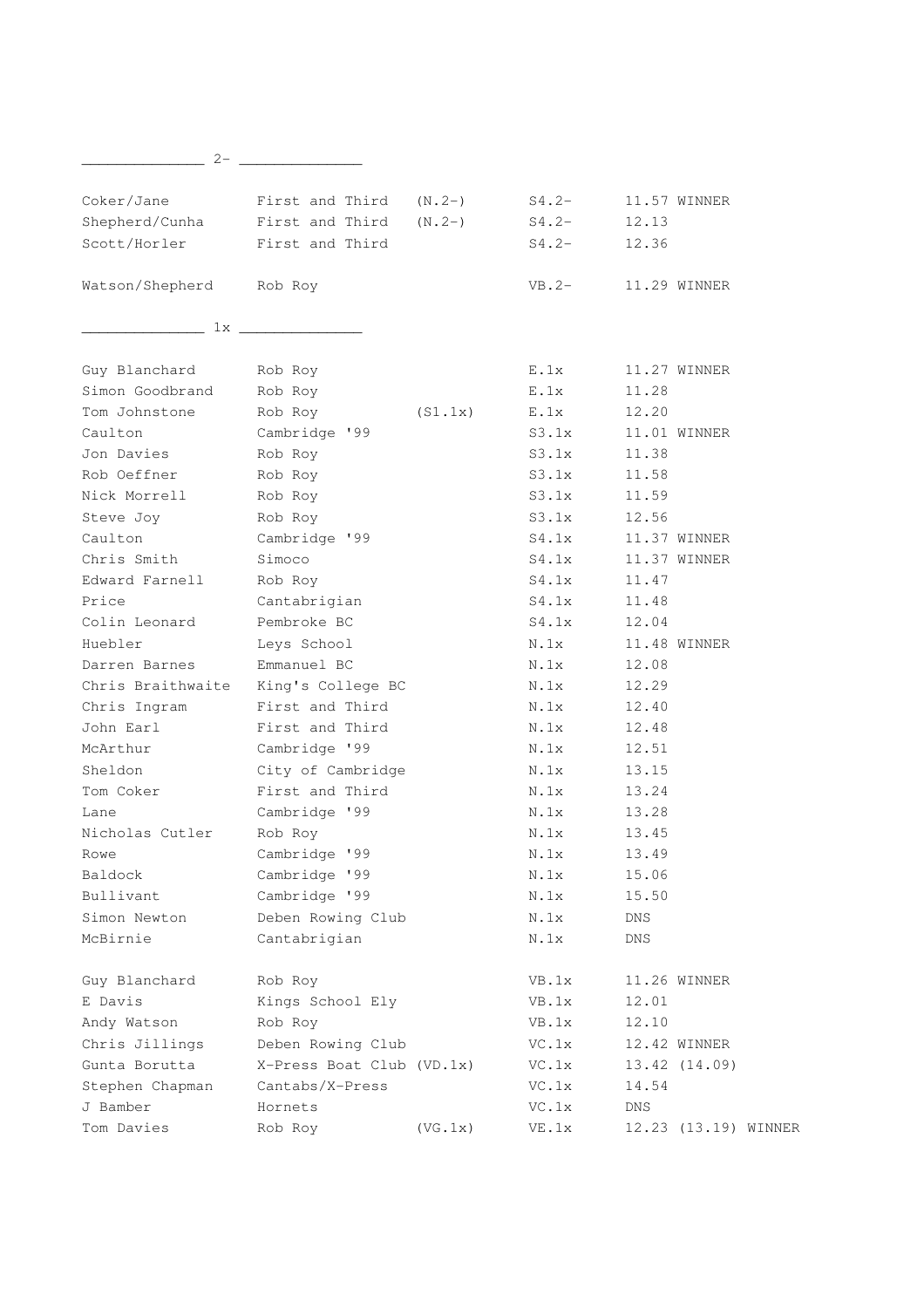| J Dale                                | Kings School Ely           |         | VE.1x    | 12.50      |               |
|---------------------------------------|----------------------------|---------|----------|------------|---------------|
| Geoff Dodds                           | Weybridge                  |         | $VE$ .1x | 13.09      |               |
| Terry Davey                           | Deben Rowing Club (VF.1x)  |         | $VE$ .1x |            | 13.52 (14.18) |
| Chris Lloyd                           | X-Press Boat Club (VF.1x)  |         | $VE$ .1x |            | 14.04 (14.30) |
| John Churcher                         | Deben Rowing Club          |         | $VE$ .1x | 14.42      |               |
|                                       |                            |         |          |            |               |
| Huebler                               | Leys School                |         | J18.1x   |            | 11.30 WINNER  |
| Charles Cousins                       | Rob Roy                    |         | J18.1x   | 11.41      |               |
| O Bradbury                            | Kings School Ely           |         | J18.1x   | 11.43      |               |
| John Hale                             | Cantabrigian               |         | J18.1x   | 11.45      |               |
| Romanenko                             | Leys School                |         | J18.1x   | 13.08      |               |
| Levien                                | Cantabrigian               |         | J18.1x   | 13.10      |               |
| Mynors                                | Leys School                |         | J18.1x   | 13.19      |               |
| Walker                                | Leys School                |         | J18.1x   | 13.36      |               |
| McCaque                               | Leys School                |         | J18.1x   | DNS.       |               |
| D Chesterman                          | Kings School Ely           |         | J16.1x   |            | 12.26 WINNER  |
| S Strong                              | Kings School Ely           |         | J16.1x   | 12.43      |               |
| Gunning                               | Leys School                |         | J16.1x   | 12.47      |               |
| Wagner                                | Leys School                |         | J16.1x   | 12.51      |               |
| M Roe                                 | Kings School Ely           |         | J16.1x   | 13.01      |               |
| D Hart                                | Kings School Ely           |         | J16.1x   | 13.01      |               |
| C Sherwood                            | Kings School Ely           |         | J16.1x   | 13.02      |               |
| J Burford                             | Kings School Ely           |         | J16.1x   | 13.43      |               |
| Johnathan Catchpole Deben Rowing Club |                            |         | J16.1x   | 14.01      |               |
| P Collier                             | Kings School Ely           |         | J16.1x   | <b>DNS</b> |               |
| J Scott                               | Kings School Ely (J14.1x)  |         | J15.1x   |            | 14.25 WINNER  |
| Falkner                               | Leys School                |         | J15.1x   | 14.53      |               |
| Stephen Evans                         | Deben Rowing Club (J13.1x) |         | J15.1x   | 15.33      |               |
|                                       |                            |         |          |            |               |
|                                       | 2x                         |         |          |            |               |
|                                       |                            |         |          |            |               |
| Goodbrand/Johnstone Rob Roy           |                            |         | E.2x     |            | 10.11 WINNER  |
| Hames/Farnell                         | Rob Roy                    |         | S3.2x    |            | 10.40 WINNER  |
| Price/Rzecksowski                     | Cantabrigian               | (S4.2x) | S3.2x    | 11.22      |               |
| Wyborn/Lewsey                         | City of Cambridge          |         | S3.2x    | 11.50      |               |
| Jarrett/Burgess                       | Deben Rowing Club (S4.2x)  |         | S3.2x    | 12.12      |               |
| Joy/Wilkins                           | Rob Roy                    |         | S3.2x    | <b>DNS</b> |               |
| Parke/Evans                           | Deben Rowing Club          |         | N.2x     |            | 12.03 WINNER  |
| Sheldon/Lodge                         | City of Cambridge          |         | N.2x     | 12.11      |               |
| Parke/Pidd                            | Deben Rowing Club          |         | N.2x     | 12.34      |               |
| Using/Bottrill                        | Cambridge '99              |         | N.2x     | 13.30      |               |
| Joyce/Squire                          | City of Cambridge          |         | N.2x     | <b>DNS</b> |               |
| Scheider/Warne                        | Lowestoft                  |         | VB.2x    |            | 11.39 WINNER  |
| Davey/Churcher                        | Deben Rowing Club (VE.2x)  |         | VB.2x    |            | 11.47(12.53)  |
| Maunsell/Mawhood                      | Bewl Bridge RC             | (VC.2x) | VB.2x    |            | 12.12 (12.28) |
| Chapman/Borutta                       | Cantabrigian               | (VC.2x) | VB.2x    |            | 12.38 (12.54) |
|                                       |                            |         |          |            |               |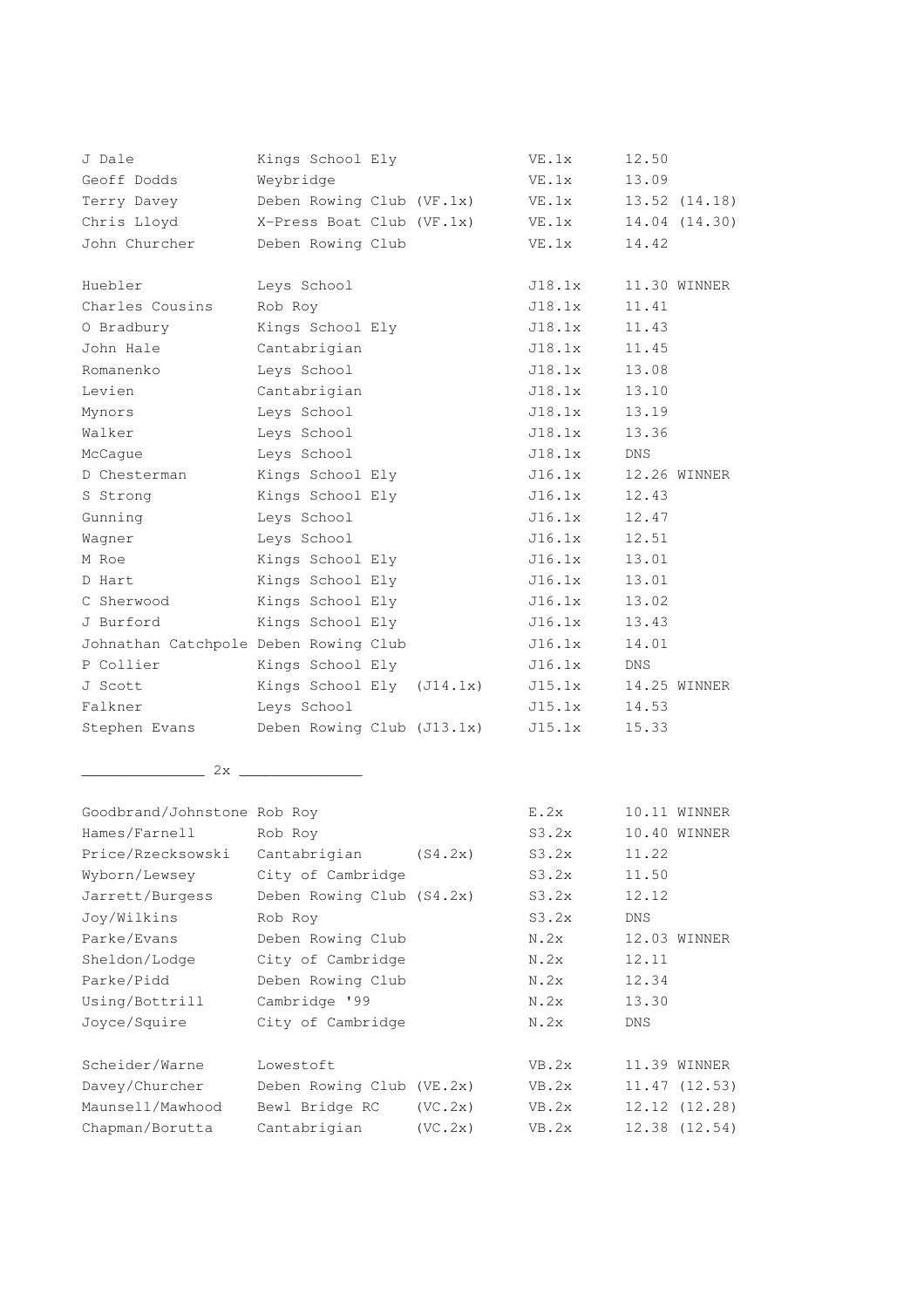| Chesterman/Bradbury Kings School Ely<br>Mynors/McCague<br>Walker/Romanenko<br>Gunning/Wagner<br>Hart/Sherwood<br>Burford/Strong | Leys School<br>Leys School<br>Leys School<br>Kings School Ely<br>Kings School Ely | J18.2x<br>J18.2x<br>J18.2x<br>J16.2x<br>J16.2x<br>J16.2x | 12.09<br>12.24<br>11.52<br>11.56 | 11.18 WINNER<br>11.40 WINNER |
|---------------------------------------------------------------------------------------------------------------------------------|-----------------------------------------------------------------------------------|----------------------------------------------------------|----------------------------------|------------------------------|
| Macey/Collier                                                                                                                   | Kings School Ely                                                                  | J16.2x                                                   | 12.29                            |                              |
| Attfield/Frazer                                                                                                                 | Cantabrigian                                                                      | J16.2x<br>J16.2x                                         | 12.29<br>12.43                   |                              |
| Glasspool/Wilson<br>Perkins/Perkins                                                                                             | Kings School Ely                                                                  |                                                          |                                  |                              |
|                                                                                                                                 | Cantabrigian (J13.2x)                                                             | J16.2x                                                   | 12.49                            |                              |
|                                                                                                                                 | $4x+$                                                                             |                                                          |                                  |                              |
| Kimber                                                                                                                          | Kings School Ely                                                                  | $J14.4x+$                                                |                                  |                              |
|                                                                                                                                 | $W \cdot 1 \times$                                                                |                                                          |                                  |                              |
| Helen Ralston                                                                                                                   | Rob Roy                                                                           | $WE$ . 1 $x$                                             |                                  | 13.16 WINNER                 |
| Claire Allen                                                                                                                    | Rob Roy                                                                           | $WE$ .1x                                                 | 13.30                            |                              |
| Laura Ralston                                                                                                                   | Rob Roy                                                                           | $WE$ .1x                                                 | DNS.                             |                              |
| Holly Parker                                                                                                                    | Rob Roy                                                                           | WS1.1x                                                   |                                  | 12.34 WINNER                 |
| Melissa Barrett                                                                                                                 | City of Cambridge (WS2.1x)                                                        | WS1.1x                                                   | 12.46                            |                              |
| Rebecca Caroe                                                                                                                   | Rob Roy                                                                           | WS1.1x                                                   | 13.03                            |                              |
| Sarah Anderson                                                                                                                  | City of Cambridge (WS2.1x)                                                        | WS1.1x                                                   | DNS.                             |                              |
| Claudia Kunze                                                                                                                   | Churchill BC                                                                      | WS4.1x                                                   |                                  | 12.27 WINNER                 |
| H K Peel                                                                                                                        | Magdalene BC                                                                      | WS4.1x                                                   | 13.11                            |                              |
| Langslow                                                                                                                        | Cambridge '99                                                                     | WS4.1x                                                   | 13.18                            |                              |
| Sophia Dawkins                                                                                                                  | Rob Roy                                                                           | WS4.1x                                                   | DNS.                             |                              |
| H K Peel                                                                                                                        | Magdalene BC                                                                      | $WN \cdot 1x$                                            |                                  | 12.51 WINNER                 |
| Jane Gotts                                                                                                                      | Deben Rowing Club                                                                 | $WN \cdot 1x$                                            | 13.14                            |                              |
| Hutchinson                                                                                                                      | Cambridge '99                                                                     | $WN \cdot 1x$                                            | 13.46                            |                              |
| Langslow                                                                                                                        | Cambridge '99                                                                     | $WN \cdot 1x$                                            | DNS                              |                              |
| Harriet Bridges                                                                                                                 | Rob Roy                                                                           | WJ18.1x                                                  |                                  | 13.28 WINNER                 |
| Monica Relph                                                                                                                    | Rob Roy                                                                           | WJ18.1x                                                  | 13.36                            |                              |
| E Murray                                                                                                                        | Kings School Ely (WJ16.1x)                                                        | WJ18.1x                                                  | DNS                              |                              |
|                                                                                                                                 | W.2x                                                                              |                                                          |                                  |                              |
| Sandhurst/Wreth                                                                                                                 | Cantabrigian                                                                      | WS4.2x                                                   |                                  | 12.28 WINNER                 |
| Relph/Bridges                                                                                                                   | Rob Roy                                                                           | WJ18.2x                                                  |                                  | 12.20 WINNER                 |
| Calder/Tanner                                                                                                                   | Kings School Ely (WJ15.2x)                                                        | WJ18.2x                                                  | 13.10                            |                              |
| Pearson/Murray                                                                                                                  | Kings School Ely (WJ16.2x)                                                        | WJ18.2x                                                  | 13.41                            |                              |

\_\_\_\_\_\_\_\_\_\_\_\_\_\_ W.4x+ \_\_\_\_\_\_\_\_\_\_\_\_\_\_